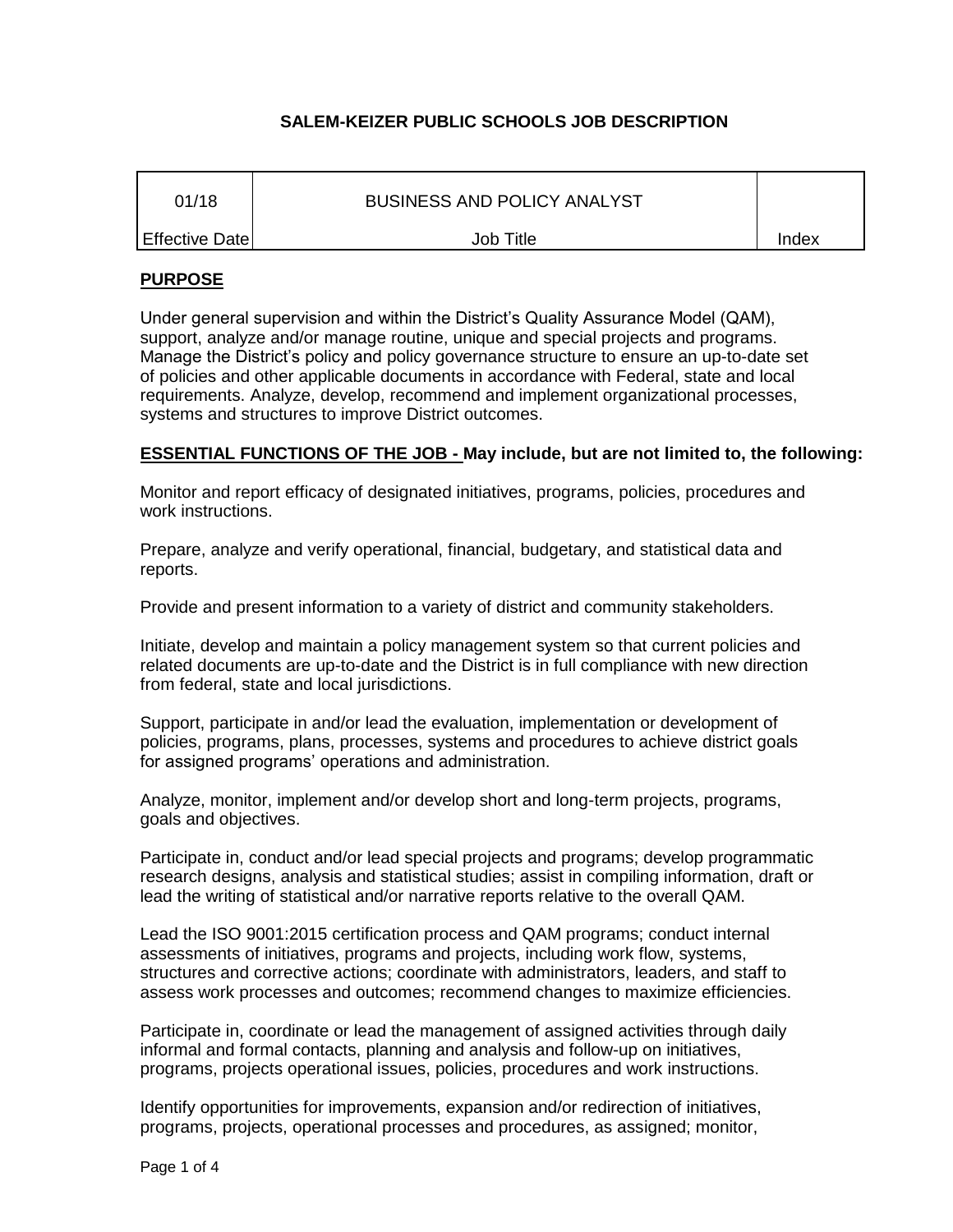document, and/or lead compliance with newly created policies and procedures, including corrective action plans.

Analyze, develop, prepare and review reports of findings, alternatives and recommendations involving a broad range of program, project and business operations and management issues.

Assess the impact of public education, local, state and federal legislation as it relates to assigned programs, projects and operations.

Participate in, conduct, and/or lead the analysis of impending legislation.

Maintain regular and consistent attendance and punctuality.

Perform related duties consistent with job description and assignment.

## **MINIMUM QUALIFICATIONS**

#### **Knowledge of:**

Program and project coordination and management techniques.

Workflow methods, process-mapping techniques, process and program improvement practices.

Basic-to-advanced principles, practices, tools and techniques for compiling statistics, data collection and analysis methods and software.

Basic-to-advanced budgeting, purchasing and financial accounting requirements for public agencies.

Local, state and federal laws applicable to assigned functions.

School district rules, regulations, policies, procedures, organization and organizational relationships.

Basic-to-advanced research methods and report writing techniques.

Elements of and techniques for developing and presenting effective public presentations.

Multicultural, multi-ethnic communities within the local community.

Record-keeping techniques.

Operations and applications of a variety of office machines, technologies and software.

Techniques and principles of high-quality customer service.

## **Ability to:**

Advocate, model, learn and implement Salem-Keizer Public School's Equity Lens and the School Board's Policy Governance Structure.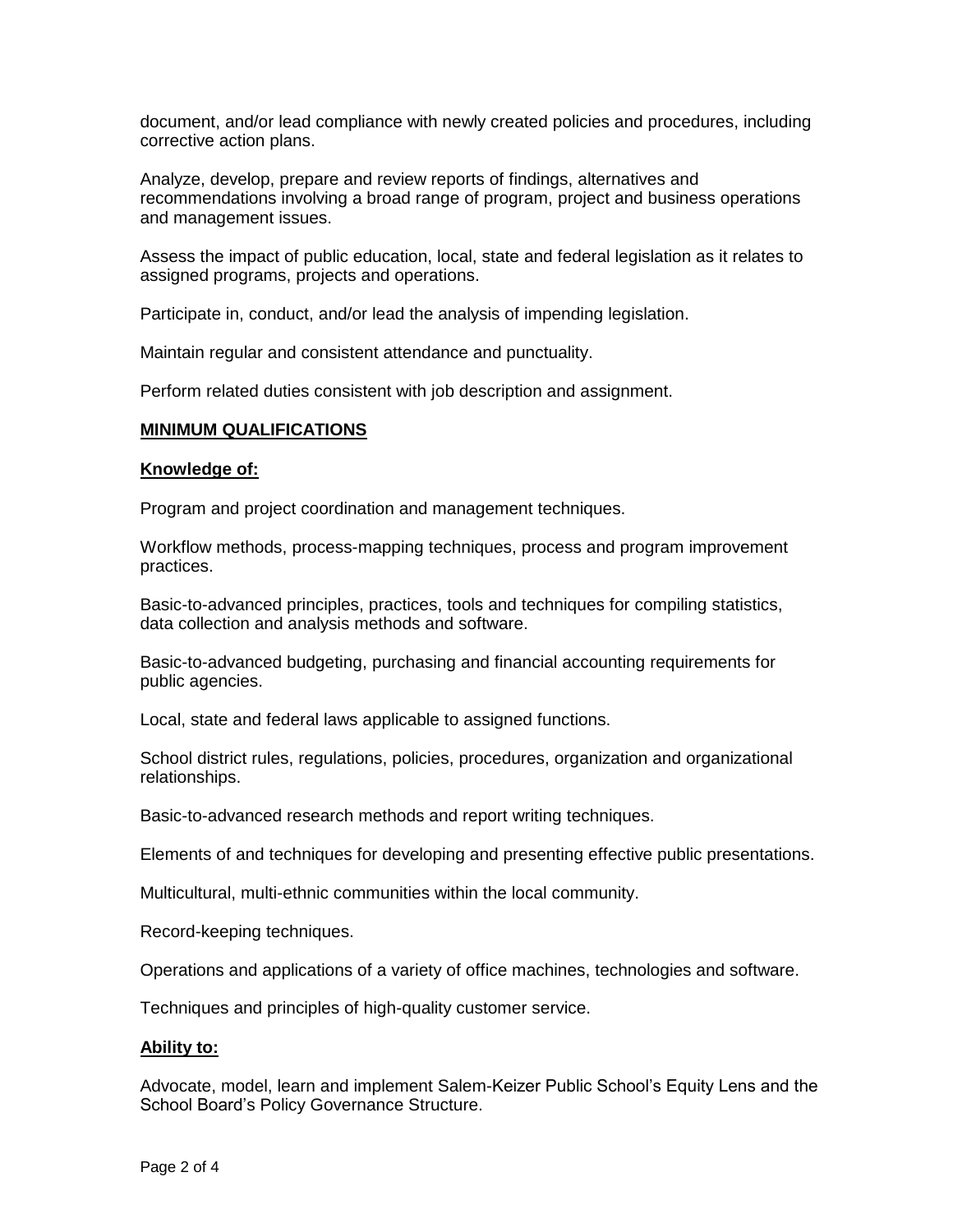Interpret, apply and explain laws, rules, regulations, policies and procedures applicable to assigned functional areas.

Follow, implement and/or develop program policies, procedures, timelines, deadlines, goals and performance metrics.

Analyze processes and problems, identify opportunities for improvement and follow through on changes.

Conduct or develop a variety of program and project workflow and process analyses, develop and implement effective streamlining methodologies.

Work collaboratively or lead a variety of departmental and cross-functional teams.

Use logic when reviewing, analyzing and developing program, project and business processes.

Develop, generate and analyze basic-to-advanced statistics, graphical information, and numeric data for inclusion in projects, programs, reports and presentations.

Present simple-to-complex data in a variety of technical and narrative written and oral reports for a variety of technical and non-technical audiences and represent the district in a variety of public settings.

Analyze situations accurately and adopt an effective course of action.

Work independently with little direction.

Work on multiple projects simultaneously.

Learn and implement public agency budgeting, purchasing and financial accounting systems.

Deliver a high-level of customer service to district stakeholders.

Analyze, prepare and monitor assigned budgets.

Formulate and express ideas and concepts in a clear and concise manner, verbally and in writing, with special awareness and sensitivity to the needs of a richly diverse population.

Operate a variety of office machines, technologies and software.

Communicate clearly and concisely, both orally and in writing.

Establish and maintain effective working relationships with those contacted in the course of work, including the use of interpersonal skills using tact, patience and courtesy.

## **Experience and Training:**

Any combination of experience and training that would likely provide the required knowledge and abilities is appropriate. A representative way to obtain the knowledge and abilities would be: